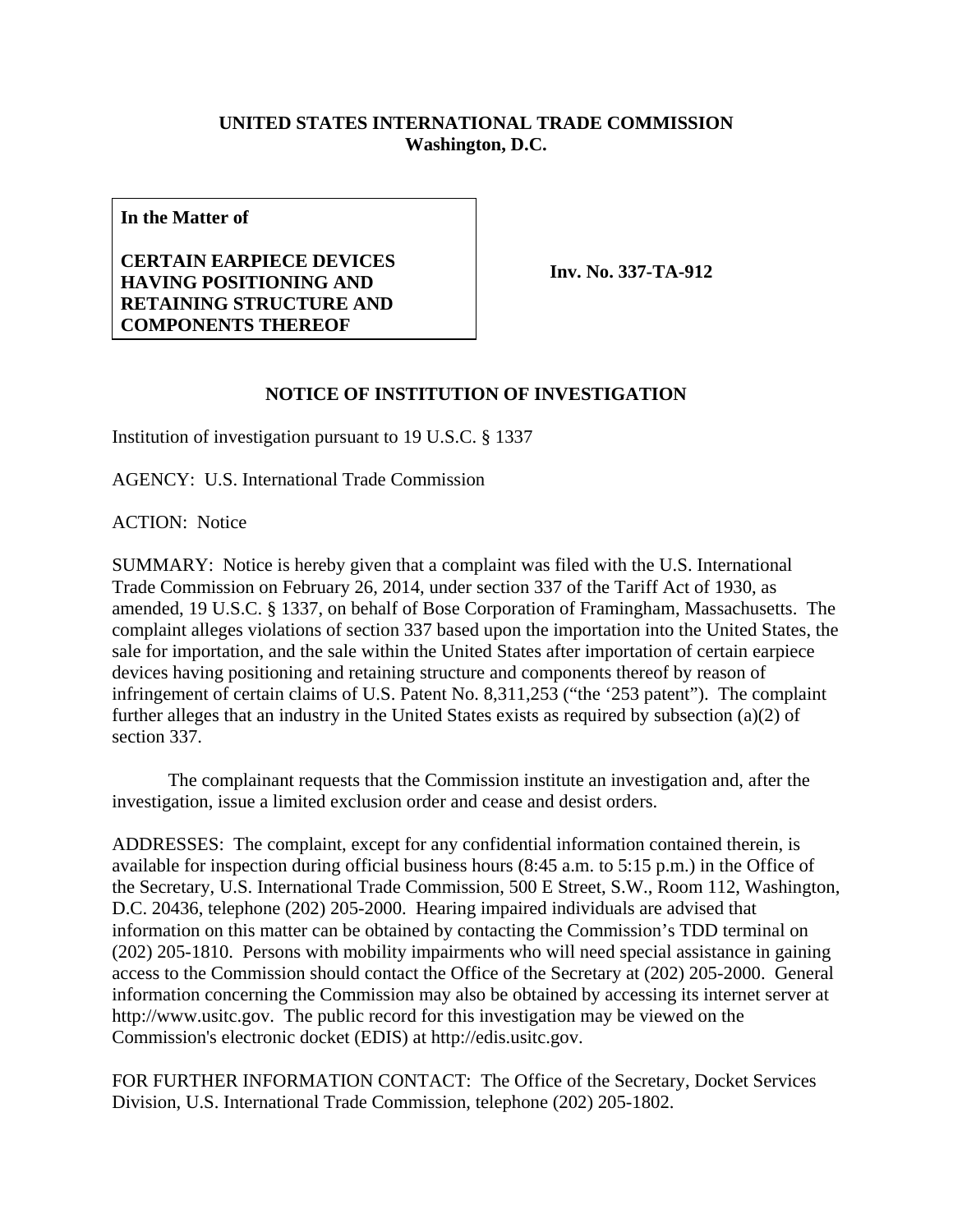AUTHORITY: The authority for institution of this investigation is contained in section 337 of the Tariff Act of 1930, as amended, and in section 210.10 of the Commission's Rules of Practice and Procedure, 19 C.F.R. § 210.10 (2013).

SCOPE OF INVESTIGATION: Having considered the complaint, the U.S. International Trade Commission, on March 28, 2014, ORDERED THAT –

 (1) Pursuant to subsection (b) of section 337 of the Tariff Act of 1930, as amended, an investigation be instituted to determine whether there is a violation of subsection  $(a)(1)(B)$  of section 337 in the importation into the United States, the sale for importation, or the sale within the United States after importation of certain earpiece devices having positioning and retaining structure and components thereof by reason of infringement of one or more of claims 1 and 2 of the '253 patent, and whether an industry in the United States exists as required by subsection  $(a)(2)$  of section 337;

 (2) For the purpose of the investigation so instituted, the following are hereby named as parties upon which this notice of investigation shall be served:

(a) The complainant is:

Bose Corporation 100 The Mountain Road Framingham, MA 01701

 (b) The respondents are the following entities alleged to be in violation of section 337, and are the parties upon which the complaint is to be served:

> Monster, Inc. 455 Valley Drive Brisbane, CA 94005

Monster, LLC 7251 West Lake Mead Boulevard, 3rd Floor Las Vegas, NV 89128

 Monster Technology International, Ltd. Ballymaley Business Park Gort Road, Ennis, Co. Clare Ireland

 (3) For the investigation so instituted, the Chief Administrative Law Judge, U.S. International Trade Commission, shall designate the presiding Administrative Law Judge.

 The Office of Unfair Import Investigations will not participate as a party in this investigation.